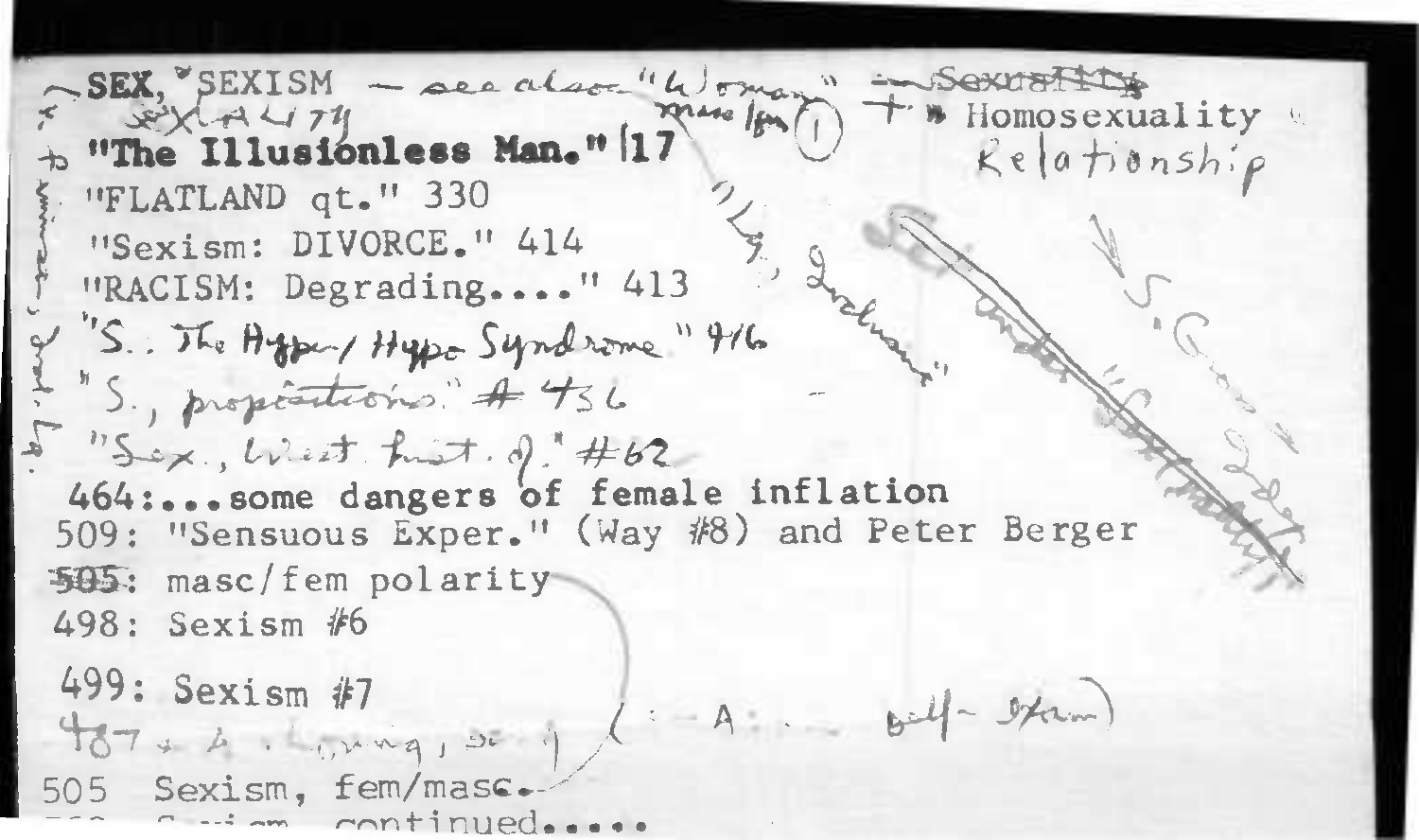```
- CALONG CONTINUED...
```

```
544 Sexism, continued...
```
464 S: some dangers of female inflation.

Sexism #10: TRUTH/LOVE and the Humman Potential 466

760 Way #3 (Living Harmoniously through Conformity to the Cosmic Law)

 $439$  Sexism--

775 ROOTS: "KITTEL" AS RESOURCE: Chesedh

311 S: an important essay...She Is Woman

805 Sexuality, Christianity: Comments on Proberbs 5-8 520 S., continued

83 Mother Earth & the megamachine -- rosemary ruether Sil Homography

1010 How to live in sin<br>912 Sexism #19 '-inity " and<br>913 Liberation Theology, further notes on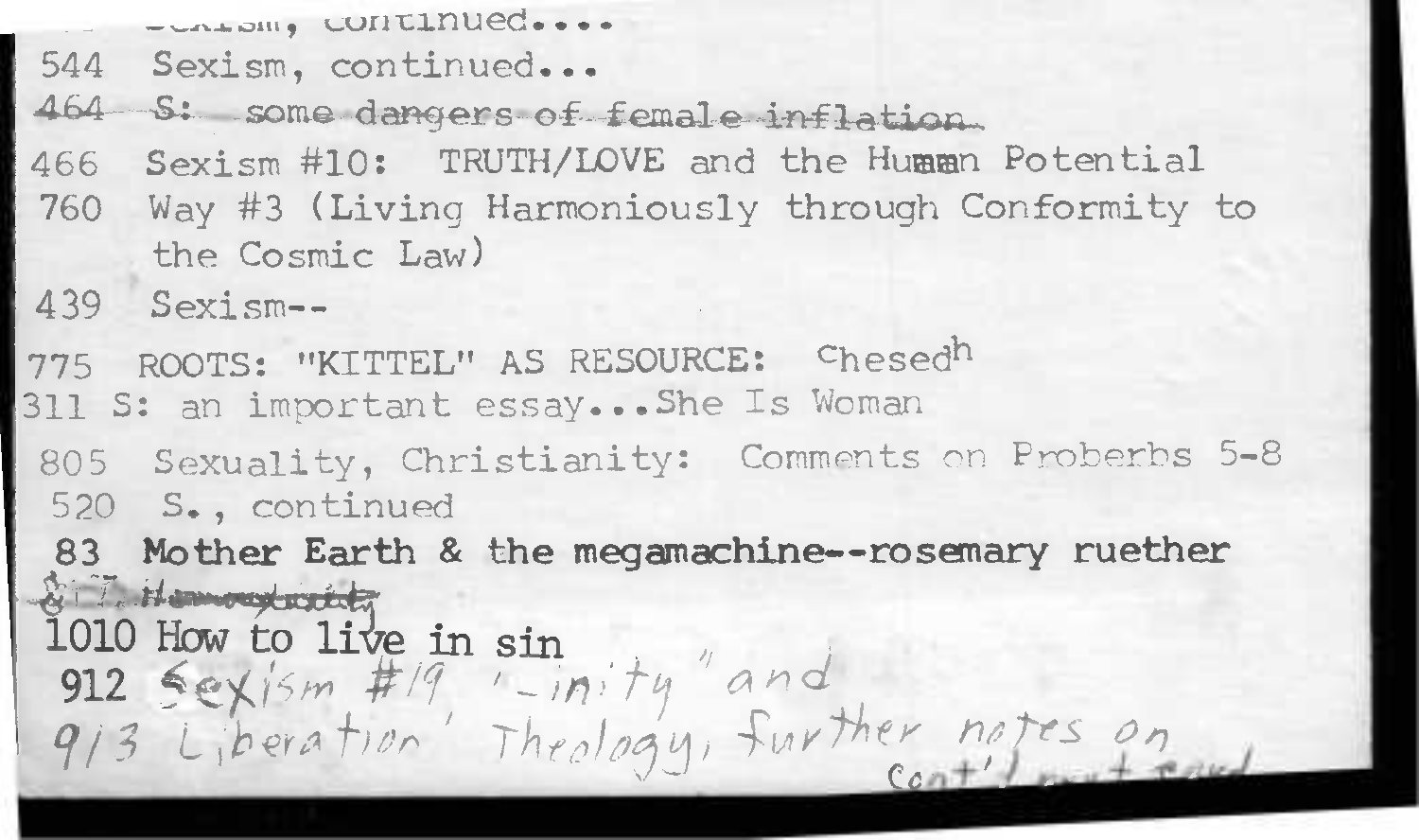SEX, SEXISM (see also Woman, Sexuality, Homosexuality, 943 "Scenes from a Marriage" 982 "Father"-patriarch 997 Sexism in hymns 805 Prov. 5-8 847 RCNS in OT cse intro 897Reflections on 6Dec76 seminar 1201 Sacher-March! 1-91. Chain's Kilbolistic poem 1362. + de Golfen as  $1503.48.$  travalection  $2317.23$  $232.$